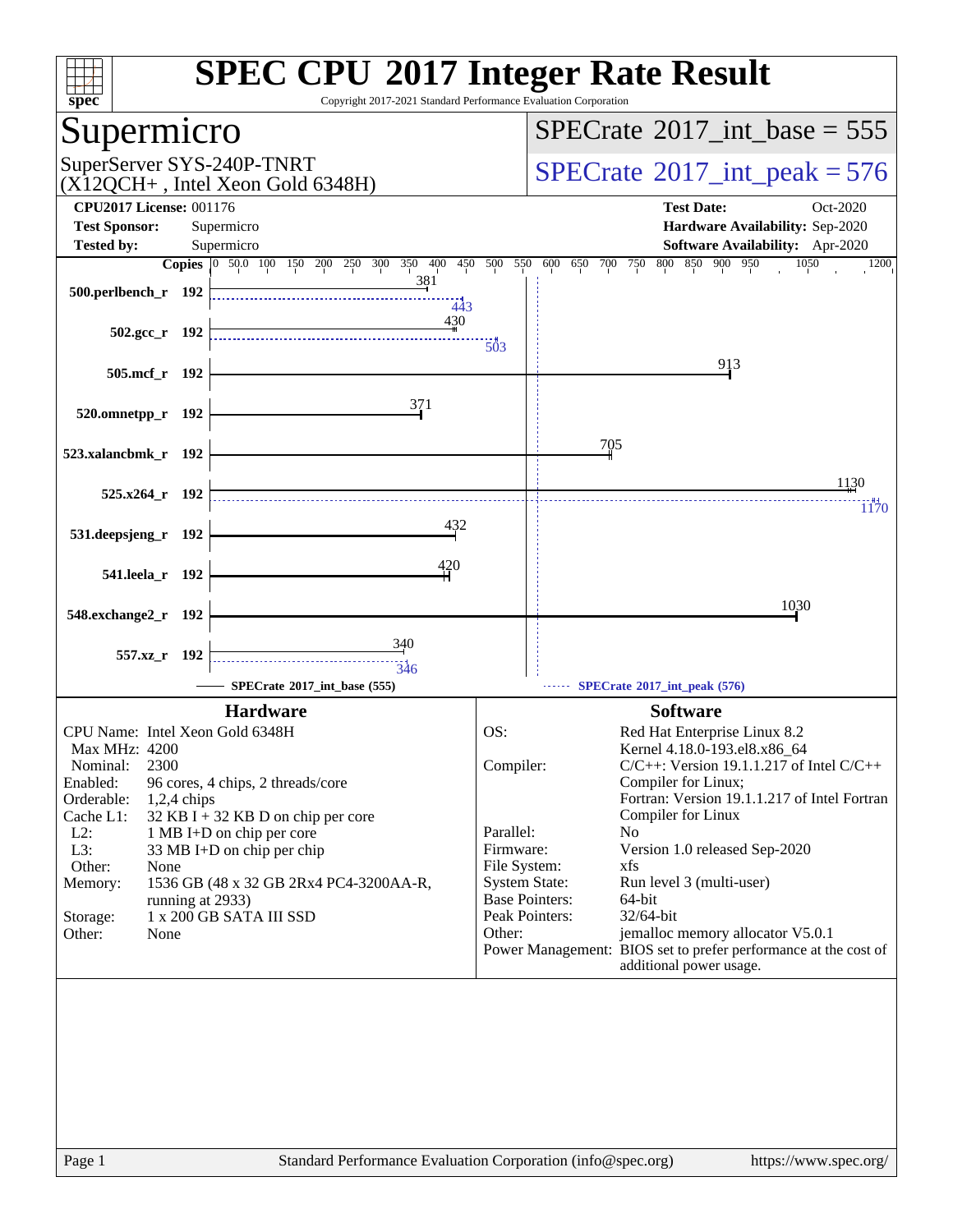

Copyright 2017-2021 Standard Performance Evaluation Corporation

## Supermicro

 $(X12OCH+$ , Intel Xeon Gold 6348H)

# $SPECTate$ <sup>®</sup>[2017\\_int\\_base =](http://www.spec.org/auto/cpu2017/Docs/result-fields.html#SPECrate2017intbase) 555

SuperServer SYS-240P-TNRT  $\begin{array}{c|c}\n\text{SuperServer SYS-240P-TNRT} & & \text{SPECrate} \n\hline\n\text{SPECrate} \n\end{array}$  $\begin{array}{c|c}\n\text{SuperServer SYS-240P-TNRT} & & \text{SPECrate} \n\hline\n\text{SPECrate} \n\end{array}$  $\begin{array}{c|c}\n\text{SuperServer SYS-240P-TNRT} & & \text{SPECrate} \n\hline\n\text{SPECrate} \n\end{array}$ 

**[CPU2017 License:](http://www.spec.org/auto/cpu2017/Docs/result-fields.html#CPU2017License)** 001176 **[Test Date:](http://www.spec.org/auto/cpu2017/Docs/result-fields.html#TestDate)** Oct-2020 **[Test Sponsor:](http://www.spec.org/auto/cpu2017/Docs/result-fields.html#TestSponsor)** Supermicro **[Hardware Availability:](http://www.spec.org/auto/cpu2017/Docs/result-fields.html#HardwareAvailability)** Sep-2020 **[Tested by:](http://www.spec.org/auto/cpu2017/Docs/result-fields.html#Testedby)** Supermicro **[Software Availability:](http://www.spec.org/auto/cpu2017/Docs/result-fields.html#SoftwareAvailability)** Apr-2020

### **[Results Table](http://www.spec.org/auto/cpu2017/Docs/result-fields.html#ResultsTable)**

|                                          | <b>Base</b>   |                |              |                |       |                |       | <b>Peak</b>   |                |              |                |              |                |              |
|------------------------------------------|---------------|----------------|--------------|----------------|-------|----------------|-------|---------------|----------------|--------------|----------------|--------------|----------------|--------------|
| <b>Benchmark</b>                         | <b>Copies</b> | <b>Seconds</b> | <b>Ratio</b> | <b>Seconds</b> | Ratio | <b>Seconds</b> | Ratio | <b>Copies</b> | <b>Seconds</b> | <b>Ratio</b> | <b>Seconds</b> | <b>Ratio</b> | <b>Seconds</b> | <b>Ratio</b> |
| $500$ .perlbench r                       | 192           | 801            | 382          | 804            | 380   | 802            | 381   | 192           | 691            | 442          | 688            | 444          | 690            | <b>443</b>   |
| $502.\text{gcc}$                         | 192           | 632            | 430          | 637            | 427   | 629            | 432   | 192           | 539            | 504          | 541            | 502          | 541            | 503          |
| $505$ .mcf r                             | 192           | 340            | 913          | 339            | 915   | 340            | 912   | 192           | 340            | 913          | 339            | 915          | 340            | 912          |
| 520.omnetpp_r                            | 192           | 679            | 371          | 679            | 371   | 682            | 370   | 192           | 679            | 371          | 679            | 371          | 682            | 370          |
| 523.xalancbmk r                          | 192           | 287            | 706          | 289            | 701   | 288            | 705   | 192           | 287            | 706          | 289            | 701          | 288            | 705          |
| $525.x264$ r                             | 192           | 299            | 1130         | 296            | 130   | 300            | 1120  | 192           | 288            | <b>1170</b>  | 286            | 1180         | 289            | 1170         |
| 531.deepsjeng_r                          | 192           | 510            | 432          | 510            | 432   | 510            | 431   | 192           | 510            | 432          | 510            | 432          | 510            | 431          |
| 541.leela r                              | 192           | 755            | 421          | 773            | 411   | 757            | 420   | 192           | 755            | 421          | 773            | 411          | 757            | 420          |
| 548.exchange2_r                          | 192           | 488            | 1030         | 489            | 1030  | 488            | 1030  | 192           | 488            | 1030         | 489            | 1030         | 488            | 1030         |
| 557.xz                                   | 192           | 609            | 340          | 610            | 340   | 610            | 340   | 192           | 599            | 346          | 599            | 346          | 599            | 346          |
| $SPECrate^{\circ}2017$ int base =<br>555 |               |                |              |                |       |                |       |               |                |              |                |              |                |              |
| $CDEQ \rightarrow 0.017 \cdot 1 \cdot 1$ |               |                | ---          |                |       |                |       |               |                |              |                |              |                |              |

**[SPECrate](http://www.spec.org/auto/cpu2017/Docs/result-fields.html#SPECrate2017intpeak)[2017\\_int\\_peak =](http://www.spec.org/auto/cpu2017/Docs/result-fields.html#SPECrate2017intpeak) 576**

Results appear in the [order in which they were run](http://www.spec.org/auto/cpu2017/Docs/result-fields.html#RunOrder). Bold underlined text [indicates a median measurement](http://www.spec.org/auto/cpu2017/Docs/result-fields.html#Median).

### **[Compiler Notes](http://www.spec.org/auto/cpu2017/Docs/result-fields.html#CompilerNotes)**

The inconsistent Compiler version information under Compiler Version section is due to a discrepancy in Intel Compiler. The correct version of C/C++ compiler is: Version 19.1.1.217 Build 20200306 Compiler for Linux The correct version of Fortran compiler is: Version 19.1.1.217 Build 20200306 Compiler for Linux

### **[Submit Notes](http://www.spec.org/auto/cpu2017/Docs/result-fields.html#SubmitNotes)**

 The numactl mechanism was used to bind copies to processors. The config file option 'submit' was used to generate numactl commands to bind each copy to a specific processor. For details, please see the config file.

### **[Operating System Notes](http://www.spec.org/auto/cpu2017/Docs/result-fields.html#OperatingSystemNotes)**

Stack size set to unlimited using "ulimit -s unlimited"

### **[Environment Variables Notes](http://www.spec.org/auto/cpu2017/Docs/result-fields.html#EnvironmentVariablesNotes)**

```
Environment variables set by runcpu before the start of the run:
LD_LIBRARY_PATH =
      "/home/cpu2017/lib/intel64:/home/cpu2017/lib/ia32:/home/cpu2017/je5.0.1-
      32"
MALLOC_CONF = "retain:true"
```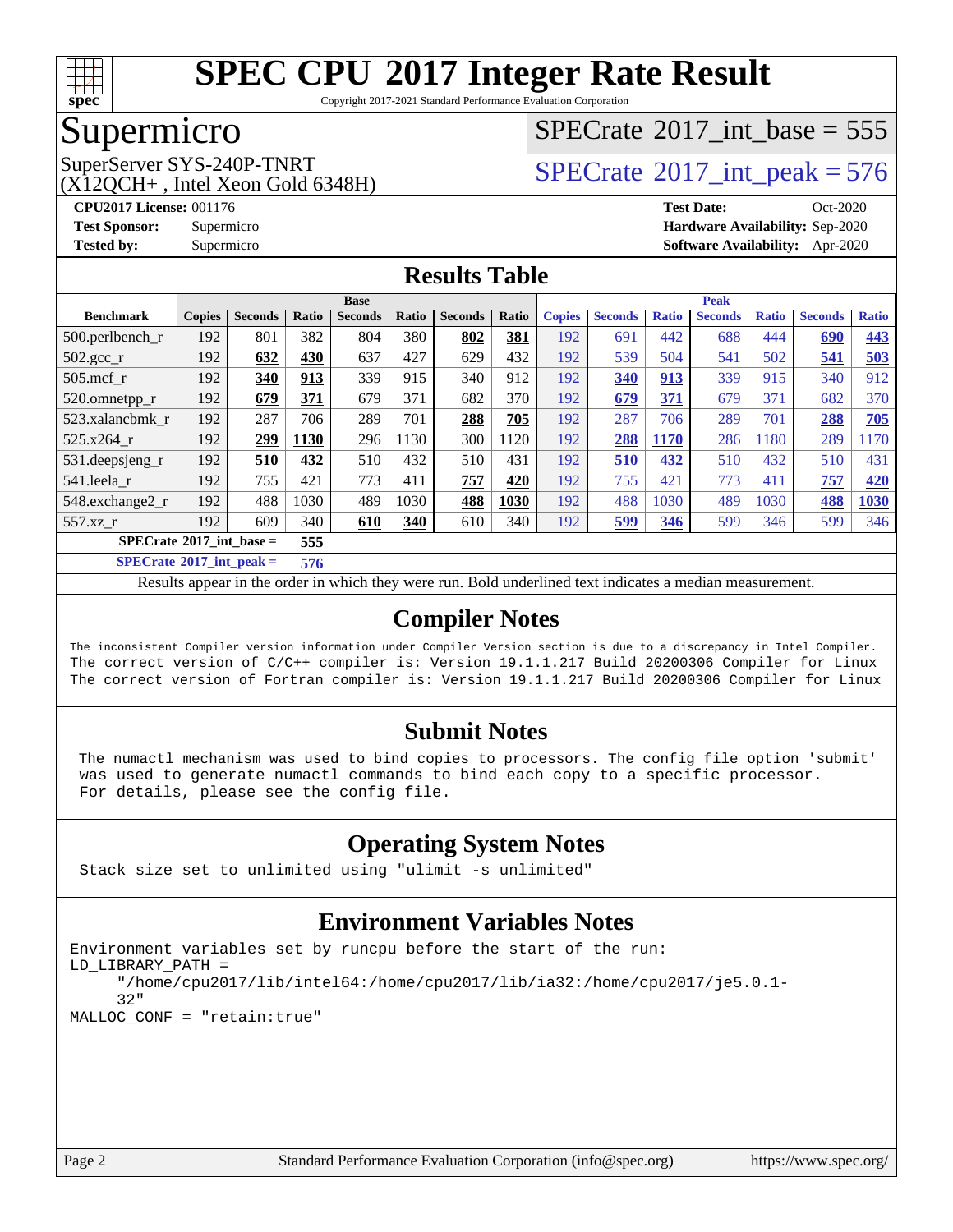

Copyright 2017-2021 Standard Performance Evaluation Corporation

### Supermicro

 $SPECTate$ <sup>®</sup>[2017\\_int\\_base =](http://www.spec.org/auto/cpu2017/Docs/result-fields.html#SPECrate2017intbase) 555

(X12QCH+ , Intel Xeon Gold 6348H)

SuperServer SYS-240P-TNRT  $\begin{array}{|l|l|}\n\hline\n\text{SuperServer SYS-240P-TNRT}\n\hline\n\end{array}$   $\begin{array}{|l|l|}\n\hline\n\text{SPECrate}®2017\_int\_peak = 576\n\end{array}$  $\begin{array}{|l|l|}\n\hline\n\text{SPECrate}®2017\_int\_peak = 576\n\end{array}$  $\begin{array}{|l|l|}\n\hline\n\text{SPECrate}®2017\_int\_peak = 576\n\end{array}$ 

**[Tested by:](http://www.spec.org/auto/cpu2017/Docs/result-fields.html#Testedby)** Supermicro **[Software Availability:](http://www.spec.org/auto/cpu2017/Docs/result-fields.html#SoftwareAvailability)** Apr-2020

**[CPU2017 License:](http://www.spec.org/auto/cpu2017/Docs/result-fields.html#CPU2017License)** 001176 **[Test Date:](http://www.spec.org/auto/cpu2017/Docs/result-fields.html#TestDate)** Oct-2020 **[Test Sponsor:](http://www.spec.org/auto/cpu2017/Docs/result-fields.html#TestSponsor)** Supermicro **[Hardware Availability:](http://www.spec.org/auto/cpu2017/Docs/result-fields.html#HardwareAvailability)** Sep-2020

#### **[General Notes](http://www.spec.org/auto/cpu2017/Docs/result-fields.html#GeneralNotes)**

 Binaries compiled on a system with 1x Intel Core i9-7980XE CPU + 64GB RAM memory using Redhat Enterprise Linux 8.0 Transparent Huge Pages enabled by default Prior to runcpu invocation Filesystem page cache synced and cleared with: sync; echo 3> /proc/sys/vm/drop\_caches runcpu command invoked through numactl i.e.: numactl --interleave=all runcpu <etc>

 NA: The test sponsor attests, as of date of publication, that CVE-2017-5754 (Meltdown) is mitigated in the system as tested and documented. Yes: The test sponsor attests, as of date of publication, that CVE-2017-5753 (Spectre variant 1) is mitigated in the system as tested and documented. Yes: The test sponsor attests, as of date of publication, that CVE-2017-5715 (Spectre variant 2) is mitigated in the system as tested and documented. jemalloc, a general purpose malloc implementation built with the RedHat Enterprise 7.5, and the system compiler gcc 4.8.5 sources available from jemalloc.net or<https://github.com/jemalloc/jemalloc/releases>

### **[Platform Notes](http://www.spec.org/auto/cpu2017/Docs/result-fields.html#PlatformNotes)**

 BIOS Settings: Power Technology = Custom Power Performance Tuning = BIOS Controls EPB ENERGY\_PERF\_BIAS\_CFG mode = Maximum Performance SNC = Enable Stale AtoS = Disable Patrol Scrub = Disable Sysinfo program /home/cpu2017/bin/sysinfo Rev: r6365 of 2019-08-21 295195f888a3d7edb1e6e46a485a0011 running on X12QCH-01 Thu Oct 1 02:44:21 2020 SUT (System Under Test) info as seen by some common utilities. For more information on this section, see <https://www.spec.org/cpu2017/Docs/config.html#sysinfo> From /proc/cpuinfo model name : Intel(R) Xeon(R) Gold 6348H CPU @ 2.30GHz 4 "physical id"s (chips) 192 "processors" cores, siblings (Caution: counting these is hw and system dependent. The following excerpts from /proc/cpuinfo might not be reliable. Use with caution.) cpu cores : 24 siblings : 48 physical 0: cores 0 1 2 3 4 5 8 9 10 11 12 13 16 17 18 19 20 21 24 25 26 27 28 29 **(Continued on next page)**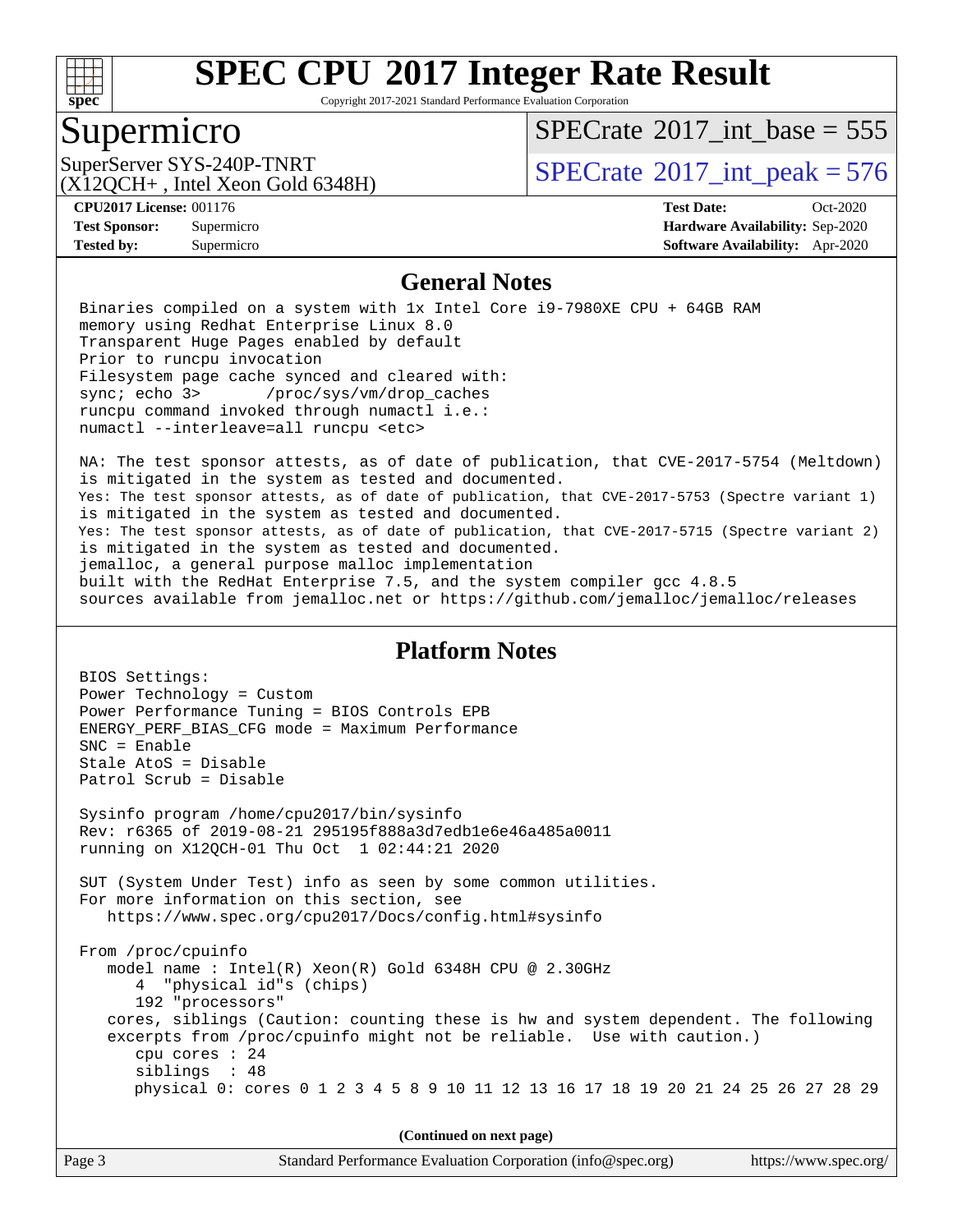

Copyright 2017-2021 Standard Performance Evaluation Corporation

### Supermicro

 $SPECTate$ <sup>®</sup>[2017\\_int\\_base =](http://www.spec.org/auto/cpu2017/Docs/result-fields.html#SPECrate2017intbase) 555

(X12QCH+ , Intel Xeon Gold 6348H)

SuperServer SYS-240P-TNRT  $\begin{array}{c|c}\n\text{SuperServer SYS-240P-TNRT} \\
\text{C2120CH+ Intel Zeon Gold 6348H}\n\end{array}$   $\begin{array}{c|c}\n\text{SPECrate} \textcirc 2017\_int\_peak = 576\n\end{array}$  $\begin{array}{c|c}\n\text{SPECrate} \textcirc 2017\_int\_peak = 576\n\end{array}$  $\begin{array}{c|c}\n\text{SPECrate} \textcirc 2017\_int\_peak = 576\n\end{array}$ 

**[Tested by:](http://www.spec.org/auto/cpu2017/Docs/result-fields.html#Testedby)** Supermicro **[Software Availability:](http://www.spec.org/auto/cpu2017/Docs/result-fields.html#SoftwareAvailability)** Apr-2020

**[CPU2017 License:](http://www.spec.org/auto/cpu2017/Docs/result-fields.html#CPU2017License)** 001176 **[Test Date:](http://www.spec.org/auto/cpu2017/Docs/result-fields.html#TestDate)** Oct-2020 **[Test Sponsor:](http://www.spec.org/auto/cpu2017/Docs/result-fields.html#TestSponsor)** Supermicro **[Hardware Availability:](http://www.spec.org/auto/cpu2017/Docs/result-fields.html#HardwareAvailability)** Sep-2020

#### **[Platform Notes \(Continued\)](http://www.spec.org/auto/cpu2017/Docs/result-fields.html#PlatformNotes)**

Page 4 Standard Performance Evaluation Corporation [\(info@spec.org\)](mailto:info@spec.org) <https://www.spec.org/> physical 1: cores 0 1 2 3 4 5 8 9 10 11 12 13 16 17 18 19 20 21 24 25 26 27 28 29 physical 2: cores 0 1 2 3 4 5 8 9 10 11 12 13 16 17 18 19 20 21 24 25 26 27 28 29 physical 3: cores 0 1 2 3 4 5 8 9 10 11 12 13 16 17 18 19 20 21 24 25 26 27 28 29 From lscpu: Architecture: x86\_64 CPU op-mode(s): 32-bit, 64-bit Byte Order: Little Endian CPU(s): 192 On-line CPU(s) list: 0-191 Thread(s) per core: 2 Core(s) per socket: 24 Socket(s): 4 NUMA node(s): 8 Vendor ID: GenuineIntel CPU family: 6 Model: 85 Model name: Intel(R) Xeon(R) Gold 6348H CPU @ 2.30GHz Stepping: 11 CPU MHz: 3024.380 CPU max MHz: 4200.0000 CPU min MHz: 1000.0000 BogoMIPS: 4600.00 Virtualization: VT-x L1d cache: 32K L1i cache: 32K L2 cache: 1024K L3 cache: 33792K NUMA node0 CPU(s): 0-2,6-8,12-14,18-20,96-98,102-104,108-110,114-116 NUMA node1 CPU(s): 3-5,9-11,15-17,21-23,99-101,105-107,111-113,117-119 NUMA node2 CPU(s): 24-26,30-32,36-38,42-44,120-122,126-128,132-134,138-140 NUMA node3 CPU(s): 27-29,33-35,39-41,45-47,123-125,129-131,135-137,141-143 NUMA node4 CPU(s): 48-50,54-56,60-62,66-68,144-146,150-152,156-158,162-164 NUMA node5 CPU(s): 51-53,57-59,63-65,69-71,147-149,153-155,159-161,165-167 NUMA node6 CPU(s): 72-74,78-80,84-86,90-92,168-170,174-176,180-182,186-188 NUMA node7 CPU(s): 75-77,81-83,87-89,93-95,171-173,177-179,183-185,189-191 Flags: fpu vme de pse tsc msr pae mce cx8 apic sep mtrr pge mca cmov pat pse36 clflush dts acpi mmx fxsr sse sse2 ss ht tm pbe syscall nx pdpe1gb rdtscp lm constant\_tsc art arch\_perfmon pebs bts rep\_good nopl xtopology nonstop\_tsc cpuid aperfmperf pni pclmulqdq dtes64 monitor ds\_cpl vmx smx est tm2 ssse3 sdbg fma cx16 xtpr pdcm pcid dca sse4\_1 sse4\_2 x2apic movbe popcnt tsc\_deadline\_timer aes xsave avx f16c rdrand lahf\_lm abm 3dnowprefetch cpuid\_fault epb cat\_l3 cdp\_l3 invpcid\_single intel\_ppin ssbd mba ibrs ibpb stibp ibrs\_enhanced tpr\_shadow vnmi flexpriority ept vpid fsgsbase tsc\_adjust bmi1 hle avx2 smep bmi2 erms invpcid rtm cqm mpx rdt\_a avx512f avx512dq rdseed adx smap clflushopt clwb intel\_pt avx512cd avx512bw avx512vl xsaveopt xsavec xgetbv1 xsaves cqm\_llc cqm\_occup\_llc cqm\_mbm\_total cqm\_mbm\_local avx512\_bf16 dtherm ida arat pln pts pku ospke avx512\_vnni md\_clear **(Continued on next page)**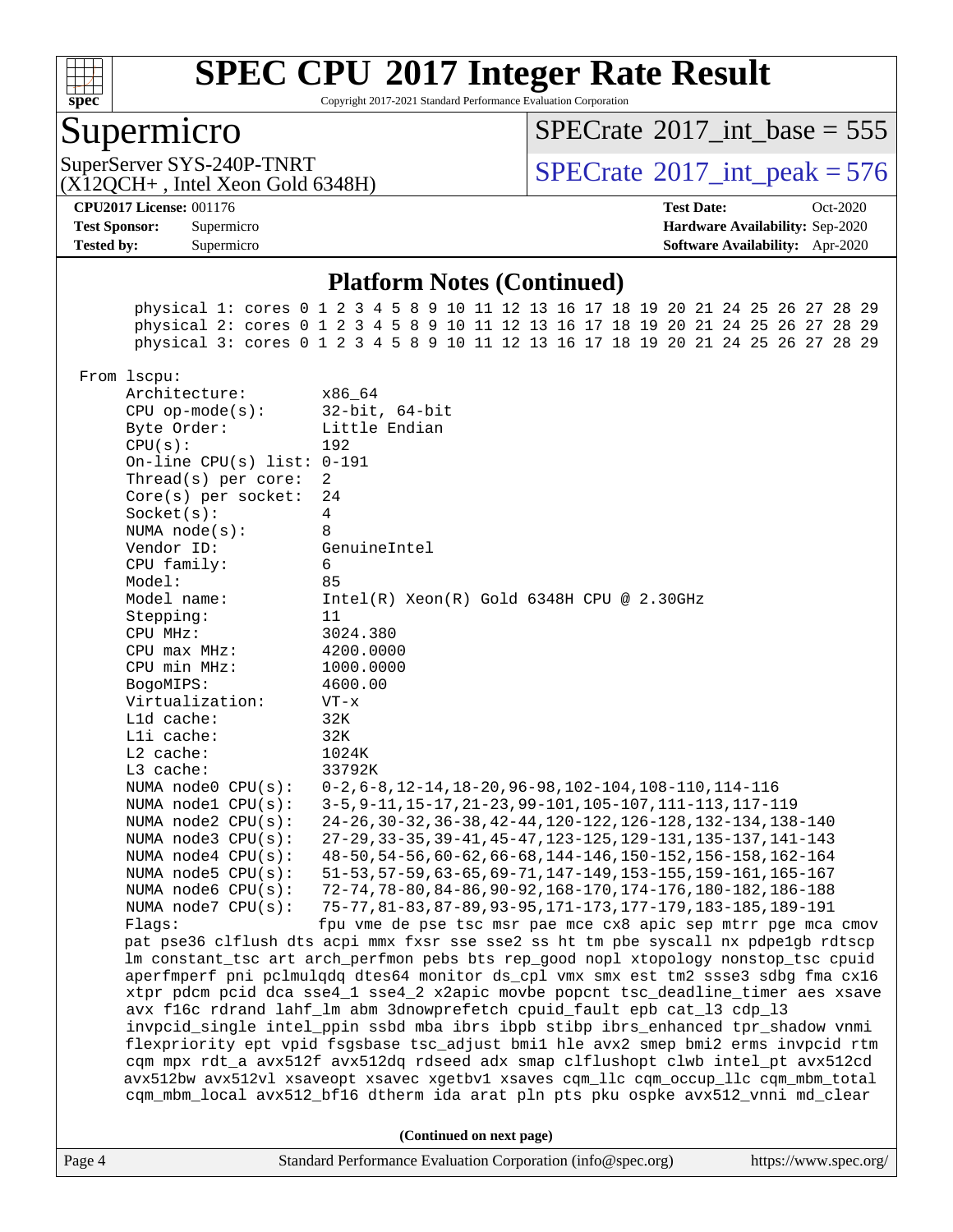

Copyright 2017-2021 Standard Performance Evaluation Corporation

### Supermicro

 $SPECTate$ <sup>®</sup>[2017\\_int\\_base =](http://www.spec.org/auto/cpu2017/Docs/result-fields.html#SPECrate2017intbase) 555

(X12QCH+ , Intel Xeon Gold 6348H)

SuperServer SYS-240P-TNRT  $SUS-240P-TRRT$   $SPECrate^{\circ}2017\_int\_peak = 576$  $SPECrate^{\circ}2017\_int\_peak = 576$ 

**[Tested by:](http://www.spec.org/auto/cpu2017/Docs/result-fields.html#Testedby)** Supermicro **[Software Availability:](http://www.spec.org/auto/cpu2017/Docs/result-fields.html#SoftwareAvailability)** Apr-2020

**[CPU2017 License:](http://www.spec.org/auto/cpu2017/Docs/result-fields.html#CPU2017License)** 001176 **[Test Date:](http://www.spec.org/auto/cpu2017/Docs/result-fields.html#TestDate)** Oct-2020 **[Test Sponsor:](http://www.spec.org/auto/cpu2017/Docs/result-fields.html#TestSponsor)** Supermicro **[Hardware Availability:](http://www.spec.org/auto/cpu2017/Docs/result-fields.html#HardwareAvailability)** Sep-2020

#### **[Platform Notes \(Continued\)](http://www.spec.org/auto/cpu2017/Docs/result-fields.html#PlatformNotes)**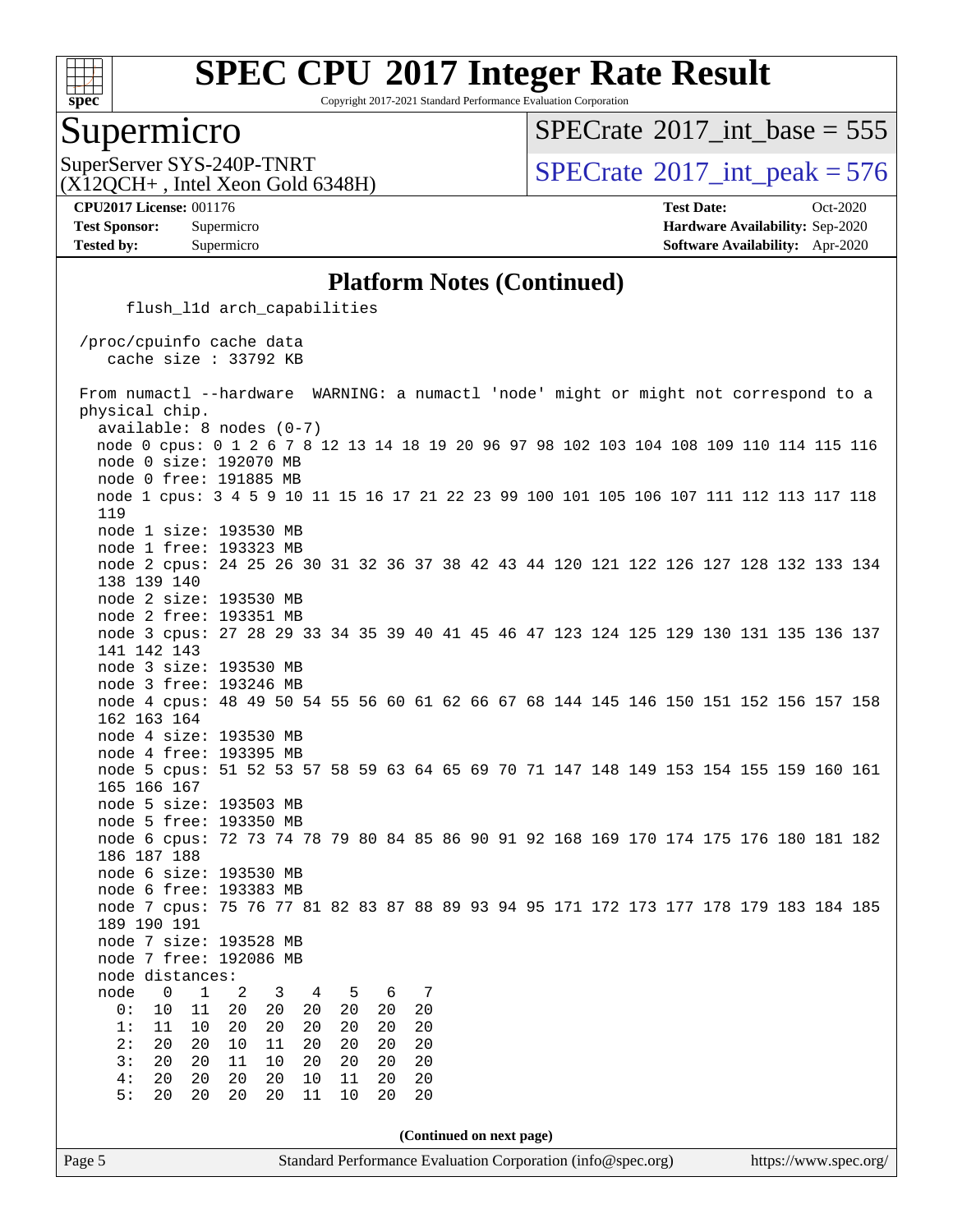

Copyright 2017-2021 Standard Performance Evaluation Corporation

### Supermicro

 $SPECTate$ <sup>®</sup>[2017\\_int\\_base =](http://www.spec.org/auto/cpu2017/Docs/result-fields.html#SPECrate2017intbase) 555

(X12QCH+ , Intel Xeon Gold 6348H)

SuperServer SYS-240P-TNRT  $\begin{array}{c|c}\n\text{SuperServer SYS-240P-TNRT} & & \text{SPECrate} \n\hline\n\text{SPECrate} \n\end{array}$  $\begin{array}{c|c}\n\text{SuperServer SYS-240P-TNRT} & & \text{SPECrate} \n\hline\n\text{SPECrate} \n\end{array}$  $\begin{array}{c|c}\n\text{SuperServer SYS-240P-TNRT} & & \text{SPECrate} \n\hline\n\text{SPECrate} \n\end{array}$ 

**[Tested by:](http://www.spec.org/auto/cpu2017/Docs/result-fields.html#Testedby)** Supermicro **[Software Availability:](http://www.spec.org/auto/cpu2017/Docs/result-fields.html#SoftwareAvailability)** Apr-2020

**[CPU2017 License:](http://www.spec.org/auto/cpu2017/Docs/result-fields.html#CPU2017License)** 001176 **[Test Date:](http://www.spec.org/auto/cpu2017/Docs/result-fields.html#TestDate)** Oct-2020 **[Test Sponsor:](http://www.spec.org/auto/cpu2017/Docs/result-fields.html#TestSponsor)** Supermicro **[Hardware Availability:](http://www.spec.org/auto/cpu2017/Docs/result-fields.html#HardwareAvailability)** Sep-2020

#### **[Platform Notes \(Continued\)](http://www.spec.org/auto/cpu2017/Docs/result-fields.html#PlatformNotes)**

 6: 20 20 20 20 20 20 10 11 7: 20 20 20 20 20 20 11 10 From /proc/meminfo MemTotal: 1583876676 kB HugePages\_Total: 0 Hugepagesize: 2048 kB From /etc/\*release\* /etc/\*version\* os-release: NAME="Red Hat Enterprise Linux" VERSION="8.2 (Ootpa)" ID="rhel" ID\_LIKE="fedora" VERSION\_ID="8.2" PLATFORM\_ID="platform:el8" PRETTY\_NAME="Red Hat Enterprise Linux 8.2 (Ootpa)" ANSI\_COLOR="0;31" redhat-release: Red Hat Enterprise Linux release 8.2 (Ootpa) system-release: Red Hat Enterprise Linux release 8.2 (Ootpa) system-release-cpe: cpe:/o:redhat:enterprise\_linux:8.2:ga uname -a: Linux X12QCH-01 4.18.0-193.el8.x86\_64 #1 SMP Fri Mar 27 14:35:58 UTC 2020 x86\_64 x86\_64 x86\_64 GNU/Linux Kernel self-reported vulnerability status: itlb\_multihit: Not affected CVE-2018-3620 (L1 Terminal Fault): Not affected Microarchitectural Data Sampling: CVE-2017-5754 (Meltdown): Not affected CVE-2018-3639 (Speculative Store Bypass): Mitigation: Speculative Store Bypass disabled via prctl and seccomp CVE-2017-5753 (Spectre variant 1): Mitigation: usercopy/swapgs barriers and \_\_user pointer sanitization CVE-2017-5715 (Spectre variant 2): Mitigation: Enhanced IBRS, IBPB: conditional, RSB filling tsx\_async\_abort: Not affected run-level 3 Oct 1 02:42 SPEC is set to: /home/cpu2017 Filesystem Type Size Used Avail Use% Mounted on /dev/mapper/rhel-home xfs 125G 11G 114G 9% /home From /sys/devices/virtual/dmi/id **(Continued on next page)**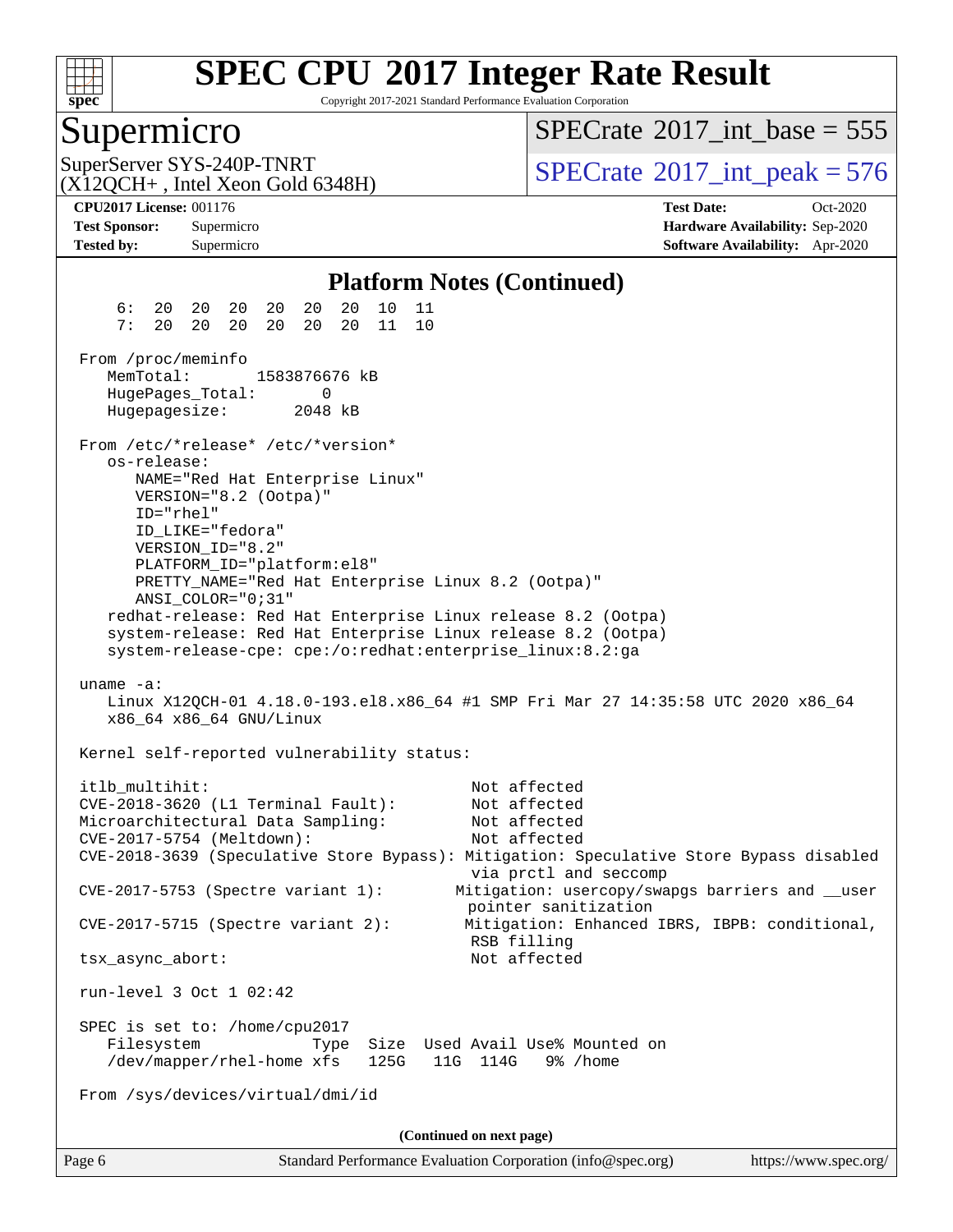

Copyright 2017-2021 Standard Performance Evaluation Corporation

### Supermicro

 $SPECTate$ <sup>®</sup>[2017\\_int\\_base =](http://www.spec.org/auto/cpu2017/Docs/result-fields.html#SPECrate2017intbase) 555

(X12QCH+ , Intel Xeon Gold 6348H)

SuperServer SYS-240P-TNRT  $\begin{array}{c|c} |\text{SPECrate} \text{\textdegree}2017\_int\_peak = 576 \end{array}$  $\begin{array}{c|c} |\text{SPECrate} \text{\textdegree}2017\_int\_peak = 576 \end{array}$  $\begin{array}{c|c} |\text{SPECrate} \text{\textdegree}2017\_int\_peak = 576 \end{array}$ 

**[Tested by:](http://www.spec.org/auto/cpu2017/Docs/result-fields.html#Testedby)** Supermicro **[Software Availability:](http://www.spec.org/auto/cpu2017/Docs/result-fields.html#SoftwareAvailability)** Apr-2020

**[CPU2017 License:](http://www.spec.org/auto/cpu2017/Docs/result-fields.html#CPU2017License)** 001176 **[Test Date:](http://www.spec.org/auto/cpu2017/Docs/result-fields.html#TestDate)** Oct-2020 **[Test Sponsor:](http://www.spec.org/auto/cpu2017/Docs/result-fields.html#TestSponsor)** Supermicro **[Hardware Availability:](http://www.spec.org/auto/cpu2017/Docs/result-fields.html#HardwareAvailability)** Sep-2020

#### **[Platform Notes \(Continued\)](http://www.spec.org/auto/cpu2017/Docs/result-fields.html#PlatformNotes)**

 BIOS: American Megatrends International, LLC. 1.0 09/02/2020 Vendor: Supermicro Product: Super Server Product Family: Family Serial: 0123456789

 Additional information from dmidecode follows. WARNING: Use caution when you interpret this section. The 'dmidecode' program reads system data which is "intended to allow hardware to be accurately determined", but the intent may not be met, as there are frequent changes to hardware, firmware, and the "DMTF SMBIOS" standard. Memory:

48x Samsung M393A4K40DB3-CWE 32 GB 2 rank 3200

(End of data from sysinfo program)

#### **[Compiler Version Notes](http://www.spec.org/auto/cpu2017/Docs/result-fields.html#CompilerVersionNotes)**

| C      | 502. $qcc r (peak)$                                                                                           |
|--------|---------------------------------------------------------------------------------------------------------------|
|        | Intel(R) C Compiler for applications running on IA-32, Version 2021.1 NextGen<br>Build 20200304               |
|        | Copyright (C) 1985-2020 Intel Corporation. All rights reserved.                                               |
|        |                                                                                                               |
| C      | 500.perlbench_r(base) 502.gcc_r(base) 505.mcf_r(base, peak)<br>$525.x264_r(base, peak) 557.xz_r(base)$        |
|        | Intel(R) C Compiler for applications running on $Intel(R) 64$ , Version 2021.1<br>NextGen Build 20200304      |
|        | Copyright (C) 1985-2020 Intel Corporation. All rights reserved.                                               |
|        |                                                                                                               |
| C      | 500.perlbench_r(peak) 557.xz_r(peak)                                                                          |
|        | Intel(R) C Intel(R) 64 Compiler for applications running on Intel(R) 64,<br>Version 19.1.1.217 Build 20200306 |
|        | Copyright (C) 1985-2020 Intel Corporation. All rights reserved.                                               |
|        |                                                                                                               |
| C      | 502.gcc $r(\text{peak})$                                                                                      |
|        | Intel(R) C Compiler for applications running on IA-32, Version 2021.1 NextGen                                 |
|        | (Continued on next page)                                                                                      |
| Page 7 | Standard Performance Evaluation Corporation (info@spec.org)<br>https://www.spec.org/                          |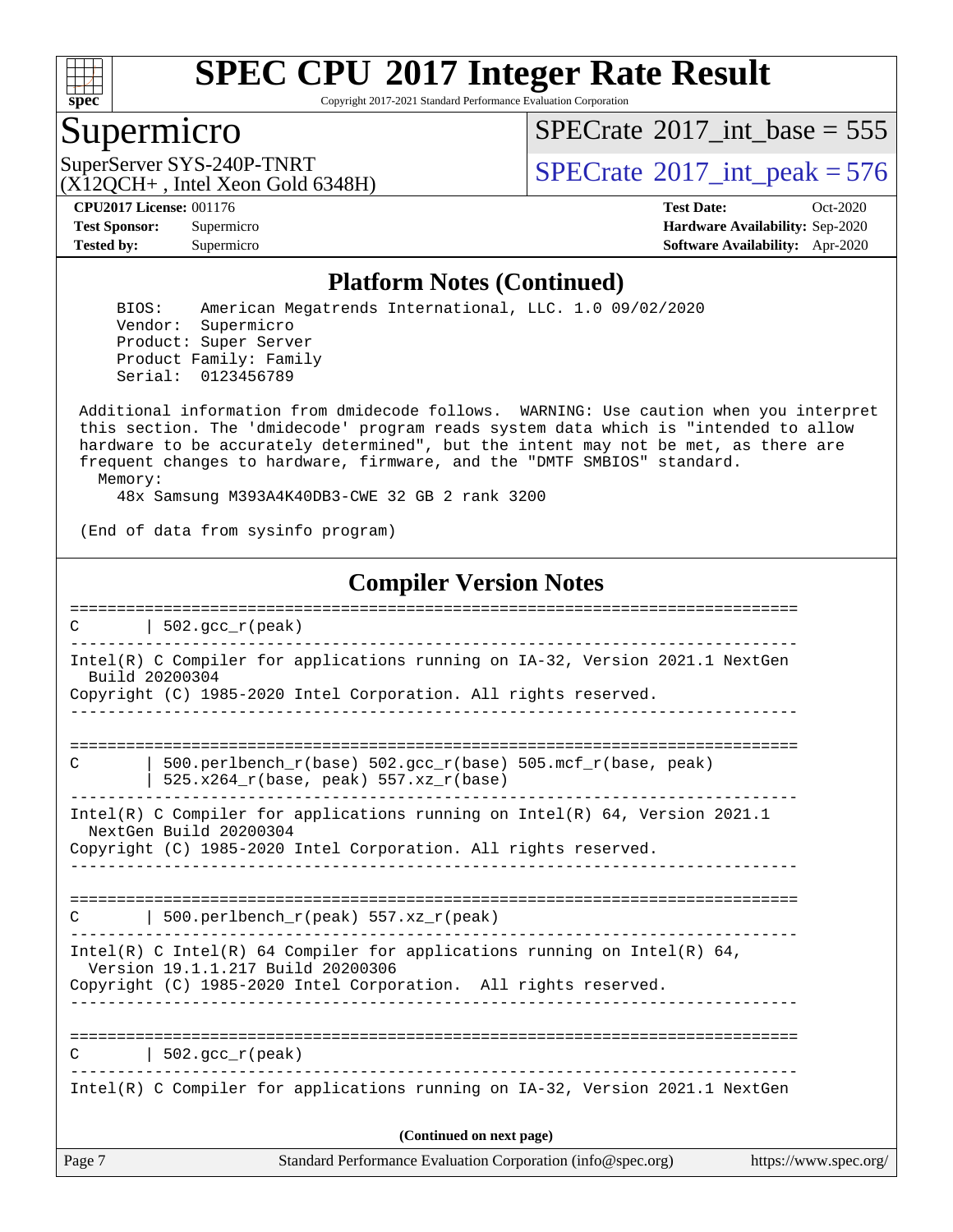

Copyright 2017-2021 Standard Performance Evaluation Corporation

# **Supermicro**

 $SPECrate$ <sup>®</sup>[2017\\_int\\_base =](http://www.spec.org/auto/cpu2017/Docs/result-fields.html#SPECrate2017intbase) 555

(X12QCH+ , Intel Xeon Gold 6348H)

SuperServer SYS-240P-TNRT<br>(X12OCH+ Intel Xeon Gold 6348H) [SPECrate](http://www.spec.org/auto/cpu2017/Docs/result-fields.html#SPECrate2017intpeak)®[2017\\_int\\_peak = 5](http://www.spec.org/auto/cpu2017/Docs/result-fields.html#SPECrate2017intpeak)76

**[CPU2017 License:](http://www.spec.org/auto/cpu2017/Docs/result-fields.html#CPU2017License)** 001176 **[Test Date:](http://www.spec.org/auto/cpu2017/Docs/result-fields.html#TestDate)** Oct-2020 **[Test Sponsor:](http://www.spec.org/auto/cpu2017/Docs/result-fields.html#TestSponsor)** Supermicro **[Hardware Availability:](http://www.spec.org/auto/cpu2017/Docs/result-fields.html#HardwareAvailability)** Sep-2020 **[Tested by:](http://www.spec.org/auto/cpu2017/Docs/result-fields.html#Testedby)** Supermicro **[Software Availability:](http://www.spec.org/auto/cpu2017/Docs/result-fields.html#SoftwareAvailability)** Apr-2020

### **[Compiler Version Notes \(Continued\)](http://www.spec.org/auto/cpu2017/Docs/result-fields.html#CompilerVersionNotes)**

|                | Intel(R) C Compiler for applications running on $Intel(R) 64$ , Version 2021.1<br>NextGen Build 20200304<br>Copyright (C) 1985-2020 Intel Corporation. All rights reserved.                                                 |  |
|----------------|-----------------------------------------------------------------------------------------------------------------------------------------------------------------------------------------------------------------------------|--|
|                | .<br>-------------------------------                                                                                                                                                                                        |  |
| C              | $500.perlbench_r(peak) 557. xz_r(peak)$<br>Intel(R) C Intel(R) 64 Compiler for applications running on Intel(R) 64,<br>Version 19.1.1.217 Build 20200306<br>Copyright (C) 1985-2020 Intel Corporation. All rights reserved. |  |
|                | $C \qquad   \quad 502 \text{.} \text{gcc\_r} \text{ (peak)}$<br>_____________________________________<br>Intel(R) C Compiler for applications running on IA-32, Version 2021.1 NextGen                                      |  |
| Build 20200304 | Copyright (C) 1985-2020 Intel Corporation. All rights reserved.                                                                                                                                                             |  |
| C              | 500.perlbench_r(base) 502.gcc_r(base) 505.mcf_r(base, peak)<br>525.x264_r(base, peak) 557.xz_r(base)                                                                                                                        |  |
|                | Intel(R) C Compiler for applications running on $Intel(R) 64$ , Version 2021.1<br>NextGen Build 20200304<br>Copyright (C) 1985-2020 Intel Corporation. All rights reserved.                                                 |  |
|                |                                                                                                                                                                                                                             |  |
| C              | $500. perlbench_r (peak) 557. xz_r (peak)$                                                                                                                                                                                  |  |
|                | Intel(R) C Intel(R) 64 Compiler for applications running on Intel(R) 64,<br>Version 19.1.1.217 Build 20200306<br>Copyright (C) 1985-2020 Intel Corporation. All rights reserved.                                            |  |
|                | (Continued on next page)                                                                                                                                                                                                    |  |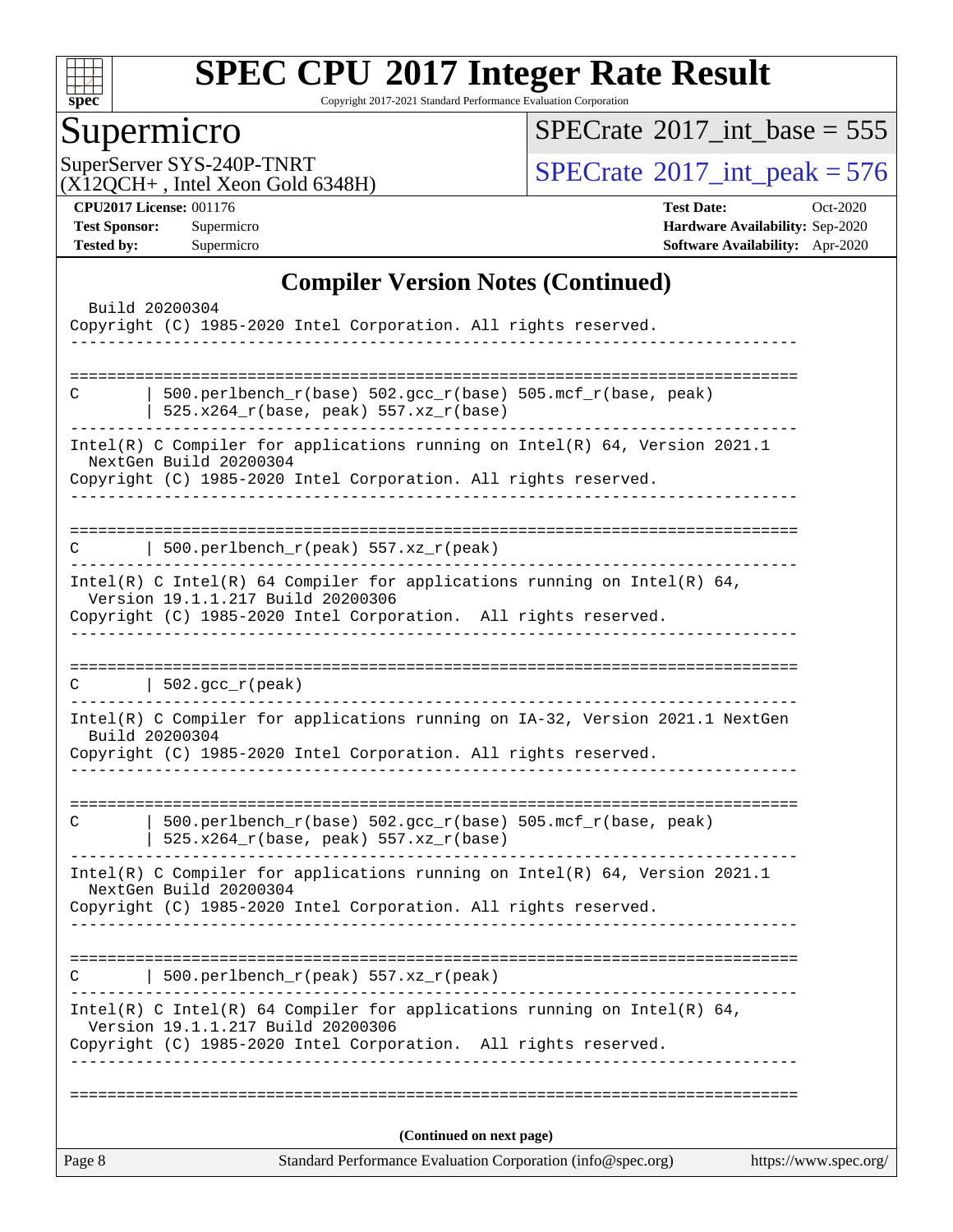

Copyright 2017-2021 Standard Performance Evaluation Corporation

## Supermicro

 $SPECTate$ <sup>®</sup>[2017\\_int\\_base =](http://www.spec.org/auto/cpu2017/Docs/result-fields.html#SPECrate2017intbase) 555

(X12QCH+ , Intel Xeon Gold 6348H)

SuperServer SYS-240P-TNRT<br>(X12OCH+ Intel Xeon Gold 6348H) [SPECrate](http://www.spec.org/auto/cpu2017/Docs/result-fields.html#SPECrate2017intpeak)®[2017\\_int\\_peak = 5](http://www.spec.org/auto/cpu2017/Docs/result-fields.html#SPECrate2017intpeak)76

**[CPU2017 License:](http://www.spec.org/auto/cpu2017/Docs/result-fields.html#CPU2017License)** 001176 **[Test Date:](http://www.spec.org/auto/cpu2017/Docs/result-fields.html#TestDate)** Oct-2020 **[Test Sponsor:](http://www.spec.org/auto/cpu2017/Docs/result-fields.html#TestSponsor)** Supermicro **[Hardware Availability:](http://www.spec.org/auto/cpu2017/Docs/result-fields.html#HardwareAvailability)** Sep-2020 **[Tested by:](http://www.spec.org/auto/cpu2017/Docs/result-fields.html#Testedby)** Supermicro **[Software Availability:](http://www.spec.org/auto/cpu2017/Docs/result-fields.html#SoftwareAvailability)** Apr-2020

#### **[Compiler Version Notes \(Continued\)](http://www.spec.org/auto/cpu2017/Docs/result-fields.html#CompilerVersionNotes)**

| 520.omnetpp $r(base, peak)$ 523.xalancbmk $r(base, peak)$<br>$C++$<br>531.deepsjeng_r(base, peak) 541.leela_r(base, peak) |
|---------------------------------------------------------------------------------------------------------------------------|
| Intel(R) C++ Compiler for applications running on Intel(R) 64, Version 2021.1<br>NextGen Build 20200304                   |
| Copyright (C) 1985-2020 Intel Corporation. All rights reserved.                                                           |
|                                                                                                                           |
| Fortran   548. $exchange2 r(base, peak)$                                                                                  |
| Intel(R) Fortran Intel(R) 64 Compiler for applications running on Intel(R)<br>64, Version 19.1.1.217 Build 20200306       |
| Copyright (C) 1985-2020 Intel Corporation. All rights reserved.                                                           |

------------------------------------------------------------------------------

## **[Base Compiler Invocation](http://www.spec.org/auto/cpu2017/Docs/result-fields.html#BaseCompilerInvocation)**

[C benchmarks](http://www.spec.org/auto/cpu2017/Docs/result-fields.html#Cbenchmarks): [icc](http://www.spec.org/cpu2017/results/res2020q4/cpu2017-20201012-24183.flags.html#user_CCbase_intel_icc_66fc1ee009f7361af1fbd72ca7dcefbb700085f36577c54f309893dd4ec40d12360134090235512931783d35fd58c0460139e722d5067c5574d8eaf2b3e37e92)

[C++ benchmarks:](http://www.spec.org/auto/cpu2017/Docs/result-fields.html#CXXbenchmarks) [icpc](http://www.spec.org/cpu2017/results/res2020q4/cpu2017-20201012-24183.flags.html#user_CXXbase_intel_icpc_c510b6838c7f56d33e37e94d029a35b4a7bccf4766a728ee175e80a419847e808290a9b78be685c44ab727ea267ec2f070ec5dc83b407c0218cded6866a35d07)

[Fortran benchmarks](http://www.spec.org/auto/cpu2017/Docs/result-fields.html#Fortranbenchmarks): [ifort](http://www.spec.org/cpu2017/results/res2020q4/cpu2017-20201012-24183.flags.html#user_FCbase_intel_ifort_8111460550e3ca792625aed983ce982f94888b8b503583aa7ba2b8303487b4d8a21a13e7191a45c5fd58ff318f48f9492884d4413fa793fd88dd292cad7027ca)

## **[Base Portability Flags](http://www.spec.org/auto/cpu2017/Docs/result-fields.html#BasePortabilityFlags)**

 500.perlbench\_r: [-DSPEC\\_LP64](http://www.spec.org/cpu2017/results/res2020q4/cpu2017-20201012-24183.flags.html#b500.perlbench_r_basePORTABILITY_DSPEC_LP64) [-DSPEC\\_LINUX\\_X64](http://www.spec.org/cpu2017/results/res2020q4/cpu2017-20201012-24183.flags.html#b500.perlbench_r_baseCPORTABILITY_DSPEC_LINUX_X64) 502.gcc\_r: [-DSPEC\\_LP64](http://www.spec.org/cpu2017/results/res2020q4/cpu2017-20201012-24183.flags.html#suite_basePORTABILITY502_gcc_r_DSPEC_LP64) 505.mcf\_r: [-DSPEC\\_LP64](http://www.spec.org/cpu2017/results/res2020q4/cpu2017-20201012-24183.flags.html#suite_basePORTABILITY505_mcf_r_DSPEC_LP64) 520.omnetpp\_r: [-DSPEC\\_LP64](http://www.spec.org/cpu2017/results/res2020q4/cpu2017-20201012-24183.flags.html#suite_basePORTABILITY520_omnetpp_r_DSPEC_LP64) 523.xalancbmk\_r: [-DSPEC\\_LP64](http://www.spec.org/cpu2017/results/res2020q4/cpu2017-20201012-24183.flags.html#suite_basePORTABILITY523_xalancbmk_r_DSPEC_LP64) [-DSPEC\\_LINUX](http://www.spec.org/cpu2017/results/res2020q4/cpu2017-20201012-24183.flags.html#b523.xalancbmk_r_baseCXXPORTABILITY_DSPEC_LINUX) 525.x264\_r: [-DSPEC\\_LP64](http://www.spec.org/cpu2017/results/res2020q4/cpu2017-20201012-24183.flags.html#suite_basePORTABILITY525_x264_r_DSPEC_LP64) 531.deepsjeng\_r: [-DSPEC\\_LP64](http://www.spec.org/cpu2017/results/res2020q4/cpu2017-20201012-24183.flags.html#suite_basePORTABILITY531_deepsjeng_r_DSPEC_LP64) 541.leela\_r: [-DSPEC\\_LP64](http://www.spec.org/cpu2017/results/res2020q4/cpu2017-20201012-24183.flags.html#suite_basePORTABILITY541_leela_r_DSPEC_LP64) 548.exchange2\_r: [-DSPEC\\_LP64](http://www.spec.org/cpu2017/results/res2020q4/cpu2017-20201012-24183.flags.html#suite_basePORTABILITY548_exchange2_r_DSPEC_LP64) 557.xz\_r: [-DSPEC\\_LP64](http://www.spec.org/cpu2017/results/res2020q4/cpu2017-20201012-24183.flags.html#suite_basePORTABILITY557_xz_r_DSPEC_LP64)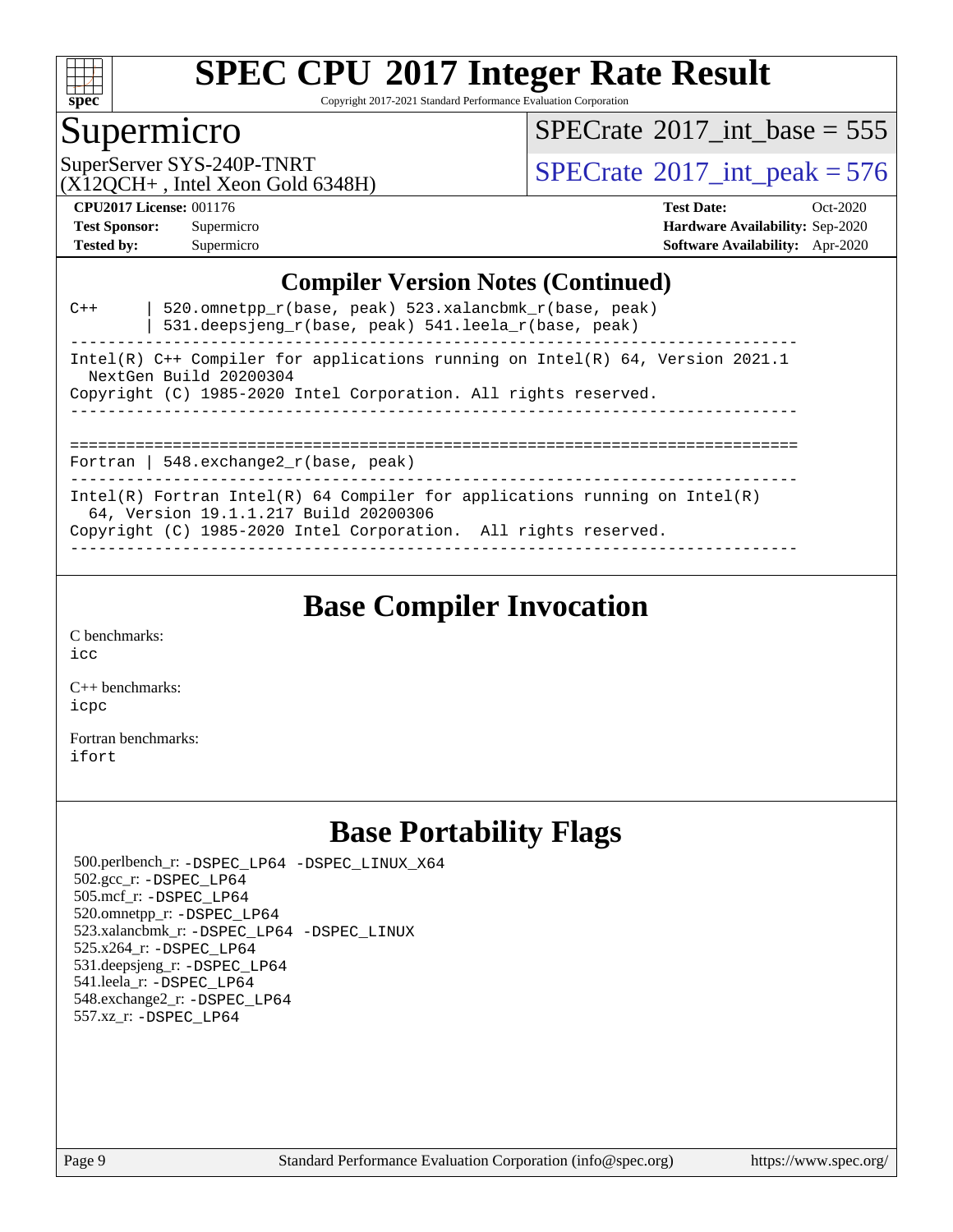

Copyright 2017-2021 Standard Performance Evaluation Corporation

### Supermicro

 $SPECTate$ <sup>®</sup>[2017\\_int\\_base =](http://www.spec.org/auto/cpu2017/Docs/result-fields.html#SPECrate2017intbase) 555

 $(X12OCH+$ , Intel Xeon Gold 6348H)

SuperServer SYS-240P-TNRT  $SUS-240P-TRRT$   $SPECrate^{\circ}2017\_int\_peak = 576$  $SPECrate^{\circ}2017\_int\_peak = 576$ 

**[CPU2017 License:](http://www.spec.org/auto/cpu2017/Docs/result-fields.html#CPU2017License)** 001176 **[Test Date:](http://www.spec.org/auto/cpu2017/Docs/result-fields.html#TestDate)** Oct-2020 **[Test Sponsor:](http://www.spec.org/auto/cpu2017/Docs/result-fields.html#TestSponsor)** Supermicro **[Hardware Availability:](http://www.spec.org/auto/cpu2017/Docs/result-fields.html#HardwareAvailability)** Sep-2020 **[Tested by:](http://www.spec.org/auto/cpu2017/Docs/result-fields.html#Testedby)** Supermicro **[Software Availability:](http://www.spec.org/auto/cpu2017/Docs/result-fields.html#SoftwareAvailability)** Apr-2020

# **[Base Optimization Flags](http://www.spec.org/auto/cpu2017/Docs/result-fields.html#BaseOptimizationFlags)**

#### [C benchmarks](http://www.spec.org/auto/cpu2017/Docs/result-fields.html#Cbenchmarks):

[-m64](http://www.spec.org/cpu2017/results/res2020q4/cpu2017-20201012-24183.flags.html#user_CCbase_m64-icc) [-qnextgen](http://www.spec.org/cpu2017/results/res2020q4/cpu2017-20201012-24183.flags.html#user_CCbase_f-qnextgen) [-std=c11](http://www.spec.org/cpu2017/results/res2020q4/cpu2017-20201012-24183.flags.html#user_CCbase_std-icc-std_0e1c27790398a4642dfca32ffe6c27b5796f9c2d2676156f2e42c9c44eaad0c049b1cdb667a270c34d979996257aeb8fc440bfb01818dbc9357bd9d174cb8524) [-Wl,-plugin-opt=-x86-branches-within-32B-boundaries](http://www.spec.org/cpu2017/results/res2020q4/cpu2017-20201012-24183.flags.html#user_CCbase_f-x86-branches-within-32B-boundaries_0098b4e4317ae60947b7b728078a624952a08ac37a3c797dfb4ffeb399e0c61a9dd0f2f44ce917e9361fb9076ccb15e7824594512dd315205382d84209e912f3) [-Wl,-z,muldefs](http://www.spec.org/cpu2017/results/res2020q4/cpu2017-20201012-24183.flags.html#user_CCbase_link_force_multiple1_b4cbdb97b34bdee9ceefcfe54f4c8ea74255f0b02a4b23e853cdb0e18eb4525ac79b5a88067c842dd0ee6996c24547a27a4b99331201badda8798ef8a743f577) [-xCORE-AVX512](http://www.spec.org/cpu2017/results/res2020q4/cpu2017-20201012-24183.flags.html#user_CCbase_f-xCORE-AVX512) [-O3](http://www.spec.org/cpu2017/results/res2020q4/cpu2017-20201012-24183.flags.html#user_CCbase_f-O3) [-ffast-math](http://www.spec.org/cpu2017/results/res2020q4/cpu2017-20201012-24183.flags.html#user_CCbase_f-ffast-math) [-flto](http://www.spec.org/cpu2017/results/res2020q4/cpu2017-20201012-24183.flags.html#user_CCbase_f-flto) [-mfpmath=sse](http://www.spec.org/cpu2017/results/res2020q4/cpu2017-20201012-24183.flags.html#user_CCbase_f-mfpmath_70eb8fac26bde974f8ab713bc9086c5621c0b8d2f6c86f38af0bd7062540daf19db5f3a066d8c6684be05d84c9b6322eb3b5be6619d967835195b93d6c02afa1) [-funroll-loops](http://www.spec.org/cpu2017/results/res2020q4/cpu2017-20201012-24183.flags.html#user_CCbase_f-funroll-loops) [-fuse-ld=gold](http://www.spec.org/cpu2017/results/res2020q4/cpu2017-20201012-24183.flags.html#user_CCbase_f-fuse-ld_920b3586e2b8c6e0748b9c84fa9b744736ba725a32cab14ad8f3d4ad28eecb2f59d1144823d2e17006539a88734fe1fc08fc3035f7676166309105a78aaabc32) [-qopt-mem-layout-trans=4](http://www.spec.org/cpu2017/results/res2020q4/cpu2017-20201012-24183.flags.html#user_CCbase_f-qopt-mem-layout-trans_fa39e755916c150a61361b7846f310bcdf6f04e385ef281cadf3647acec3f0ae266d1a1d22d972a7087a248fd4e6ca390a3634700869573d231a252c784941a8) [-L/usr/local/IntelCompiler19/compilers\\_and\\_libraries\\_2020.1.217/linux/compiler/lib/intel64\\_lin](http://www.spec.org/cpu2017/results/res2020q4/cpu2017-20201012-24183.flags.html#user_CCbase_linkpath_2cb6f503891ebf8baee7515f4e7d4ec1217444d1d05903cc0091ac4158de400651d2b2313a9fa414cb8a8f0e16ab029634f5c6db340f400369c190d4db8a54a0) [-lqkmalloc](http://www.spec.org/cpu2017/results/res2020q4/cpu2017-20201012-24183.flags.html#user_CCbase_qkmalloc_link_lib_79a818439969f771c6bc311cfd333c00fc099dad35c030f5aab9dda831713d2015205805422f83de8875488a2991c0a156aaa600e1f9138f8fc37004abc96dc5) [C++ benchmarks](http://www.spec.org/auto/cpu2017/Docs/result-fields.html#CXXbenchmarks): [-m64](http://www.spec.org/cpu2017/results/res2020q4/cpu2017-20201012-24183.flags.html#user_CXXbase_m64-icc) [-qnextgen](http://www.spec.org/cpu2017/results/res2020q4/cpu2017-20201012-24183.flags.html#user_CXXbase_f-qnextgen) [-Wl,-plugin-opt=-x86-branches-within-32B-boundaries](http://www.spec.org/cpu2017/results/res2020q4/cpu2017-20201012-24183.flags.html#user_CXXbase_f-x86-branches-within-32B-boundaries_0098b4e4317ae60947b7b728078a624952a08ac37a3c797dfb4ffeb399e0c61a9dd0f2f44ce917e9361fb9076ccb15e7824594512dd315205382d84209e912f3) [-Wl,-z,muldefs](http://www.spec.org/cpu2017/results/res2020q4/cpu2017-20201012-24183.flags.html#user_CXXbase_link_force_multiple1_b4cbdb97b34bdee9ceefcfe54f4c8ea74255f0b02a4b23e853cdb0e18eb4525ac79b5a88067c842dd0ee6996c24547a27a4b99331201badda8798ef8a743f577) [-xCORE-AVX512](http://www.spec.org/cpu2017/results/res2020q4/cpu2017-20201012-24183.flags.html#user_CXXbase_f-xCORE-AVX512) [-O3](http://www.spec.org/cpu2017/results/res2020q4/cpu2017-20201012-24183.flags.html#user_CXXbase_f-O3) [-ffast-math](http://www.spec.org/cpu2017/results/res2020q4/cpu2017-20201012-24183.flags.html#user_CXXbase_f-ffast-math) [-flto](http://www.spec.org/cpu2017/results/res2020q4/cpu2017-20201012-24183.flags.html#user_CXXbase_f-flto) [-mfpmath=sse](http://www.spec.org/cpu2017/results/res2020q4/cpu2017-20201012-24183.flags.html#user_CXXbase_f-mfpmath_70eb8fac26bde974f8ab713bc9086c5621c0b8d2f6c86f38af0bd7062540daf19db5f3a066d8c6684be05d84c9b6322eb3b5be6619d967835195b93d6c02afa1) [-funroll-loops](http://www.spec.org/cpu2017/results/res2020q4/cpu2017-20201012-24183.flags.html#user_CXXbase_f-funroll-loops) [-fuse-ld=gold](http://www.spec.org/cpu2017/results/res2020q4/cpu2017-20201012-24183.flags.html#user_CXXbase_f-fuse-ld_920b3586e2b8c6e0748b9c84fa9b744736ba725a32cab14ad8f3d4ad28eecb2f59d1144823d2e17006539a88734fe1fc08fc3035f7676166309105a78aaabc32) [-qopt-mem-layout-trans=4](http://www.spec.org/cpu2017/results/res2020q4/cpu2017-20201012-24183.flags.html#user_CXXbase_f-qopt-mem-layout-trans_fa39e755916c150a61361b7846f310bcdf6f04e385ef281cadf3647acec3f0ae266d1a1d22d972a7087a248fd4e6ca390a3634700869573d231a252c784941a8) [-L/usr/local/IntelCompiler19/compilers\\_and\\_libraries\\_2020.1.217/linux/compiler/lib/intel64\\_lin](http://www.spec.org/cpu2017/results/res2020q4/cpu2017-20201012-24183.flags.html#user_CXXbase_linkpath_2cb6f503891ebf8baee7515f4e7d4ec1217444d1d05903cc0091ac4158de400651d2b2313a9fa414cb8a8f0e16ab029634f5c6db340f400369c190d4db8a54a0) [-lqkmalloc](http://www.spec.org/cpu2017/results/res2020q4/cpu2017-20201012-24183.flags.html#user_CXXbase_qkmalloc_link_lib_79a818439969f771c6bc311cfd333c00fc099dad35c030f5aab9dda831713d2015205805422f83de8875488a2991c0a156aaa600e1f9138f8fc37004abc96dc5) [Fortran benchmarks](http://www.spec.org/auto/cpu2017/Docs/result-fields.html#Fortranbenchmarks): [-m64](http://www.spec.org/cpu2017/results/res2020q4/cpu2017-20201012-24183.flags.html#user_FCbase_m64-icc) [-Wl,-plugin-opt=-x86-branches-within-32B-boundaries](http://www.spec.org/cpu2017/results/res2020q4/cpu2017-20201012-24183.flags.html#user_FCbase_f-x86-branches-within-32B-boundaries_0098b4e4317ae60947b7b728078a624952a08ac37a3c797dfb4ffeb399e0c61a9dd0f2f44ce917e9361fb9076ccb15e7824594512dd315205382d84209e912f3) [-Wl,-z,muldefs](http://www.spec.org/cpu2017/results/res2020q4/cpu2017-20201012-24183.flags.html#user_FCbase_link_force_multiple1_b4cbdb97b34bdee9ceefcfe54f4c8ea74255f0b02a4b23e853cdb0e18eb4525ac79b5a88067c842dd0ee6996c24547a27a4b99331201badda8798ef8a743f577) [-xCORE-AVX512](http://www.spec.org/cpu2017/results/res2020q4/cpu2017-20201012-24183.flags.html#user_FCbase_f-xCORE-AVX512) [-O3](http://www.spec.org/cpu2017/results/res2020q4/cpu2017-20201012-24183.flags.html#user_FCbase_f-O3) [-ipo](http://www.spec.org/cpu2017/results/res2020q4/cpu2017-20201012-24183.flags.html#user_FCbase_f-ipo) [-no-prec-div](http://www.spec.org/cpu2017/results/res2020q4/cpu2017-20201012-24183.flags.html#user_FCbase_f-no-prec-div) [-qopt-mem-layout-trans=4](http://www.spec.org/cpu2017/results/res2020q4/cpu2017-20201012-24183.flags.html#user_FCbase_f-qopt-mem-layout-trans_fa39e755916c150a61361b7846f310bcdf6f04e385ef281cadf3647acec3f0ae266d1a1d22d972a7087a248fd4e6ca390a3634700869573d231a252c784941a8) [-nostandard-realloc-lhs](http://www.spec.org/cpu2017/results/res2020q4/cpu2017-20201012-24183.flags.html#user_FCbase_f_2003_std_realloc_82b4557e90729c0f113870c07e44d33d6f5a304b4f63d4c15d2d0f1fab99f5daaed73bdb9275d9ae411527f28b936061aa8b9c8f2d63842963b95c9dd6426b8a) [-align array32byte](http://www.spec.org/cpu2017/results/res2020q4/cpu2017-20201012-24183.flags.html#user_FCbase_align_array32byte_b982fe038af199962ba9a80c053b8342c548c85b40b8e86eb3cc33dee0d7986a4af373ac2d51c3f7cf710a18d62fdce2948f201cd044323541f22fc0fffc51b6) [-auto](http://www.spec.org/cpu2017/results/res2020q4/cpu2017-20201012-24183.flags.html#user_FCbase_f-auto) [-mbranches-within-32B-boundaries](http://www.spec.org/cpu2017/results/res2020q4/cpu2017-20201012-24183.flags.html#user_FCbase_f-mbranches-within-32B-boundaries)

```
-L/usr/local/IntelCompiler19/compilers_and_libraries_2020.1.217/linux/compiler/lib/intel64_lin
-lqkmalloc
```
# **[Peak Compiler Invocation](http://www.spec.org/auto/cpu2017/Docs/result-fields.html#PeakCompilerInvocation)**

[C benchmarks](http://www.spec.org/auto/cpu2017/Docs/result-fields.html#Cbenchmarks): [icc](http://www.spec.org/cpu2017/results/res2020q4/cpu2017-20201012-24183.flags.html#user_CCpeak_intel_icc_66fc1ee009f7361af1fbd72ca7dcefbb700085f36577c54f309893dd4ec40d12360134090235512931783d35fd58c0460139e722d5067c5574d8eaf2b3e37e92)

| $C_{++}$ benchmarks: |
|----------------------|
| icpc                 |

[Fortran benchmarks](http://www.spec.org/auto/cpu2017/Docs/result-fields.html#Fortranbenchmarks): [ifort](http://www.spec.org/cpu2017/results/res2020q4/cpu2017-20201012-24183.flags.html#user_FCpeak_intel_ifort_8111460550e3ca792625aed983ce982f94888b8b503583aa7ba2b8303487b4d8a21a13e7191a45c5fd58ff318f48f9492884d4413fa793fd88dd292cad7027ca)

# **[Peak Portability Flags](http://www.spec.org/auto/cpu2017/Docs/result-fields.html#PeakPortabilityFlags)**

 500.perlbench\_r: [-DSPEC\\_LP64](http://www.spec.org/cpu2017/results/res2020q4/cpu2017-20201012-24183.flags.html#b500.perlbench_r_peakPORTABILITY_DSPEC_LP64) [-DSPEC\\_LINUX\\_X64](http://www.spec.org/cpu2017/results/res2020q4/cpu2017-20201012-24183.flags.html#b500.perlbench_r_peakCPORTABILITY_DSPEC_LINUX_X64) 502.gcc\_r: [-D\\_FILE\\_OFFSET\\_BITS=64](http://www.spec.org/cpu2017/results/res2020q4/cpu2017-20201012-24183.flags.html#user_peakPORTABILITY502_gcc_r_file_offset_bits_64_5ae949a99b284ddf4e95728d47cb0843d81b2eb0e18bdfe74bbf0f61d0b064f4bda2f10ea5eb90e1dcab0e84dbc592acfc5018bc955c18609f94ddb8d550002c) 505.mcf\_r: [-DSPEC\\_LP64](http://www.spec.org/cpu2017/results/res2020q4/cpu2017-20201012-24183.flags.html#suite_peakPORTABILITY505_mcf_r_DSPEC_LP64) 520.omnetpp\_r: [-DSPEC\\_LP64](http://www.spec.org/cpu2017/results/res2020q4/cpu2017-20201012-24183.flags.html#suite_peakPORTABILITY520_omnetpp_r_DSPEC_LP64) 523.xalancbmk\_r: [-DSPEC\\_LP64](http://www.spec.org/cpu2017/results/res2020q4/cpu2017-20201012-24183.flags.html#suite_peakPORTABILITY523_xalancbmk_r_DSPEC_LP64) [-DSPEC\\_LINUX](http://www.spec.org/cpu2017/results/res2020q4/cpu2017-20201012-24183.flags.html#b523.xalancbmk_r_peakCXXPORTABILITY_DSPEC_LINUX)

**(Continued on next page)**

Page 10 Standard Performance Evaluation Corporation [\(info@spec.org\)](mailto:info@spec.org) <https://www.spec.org/>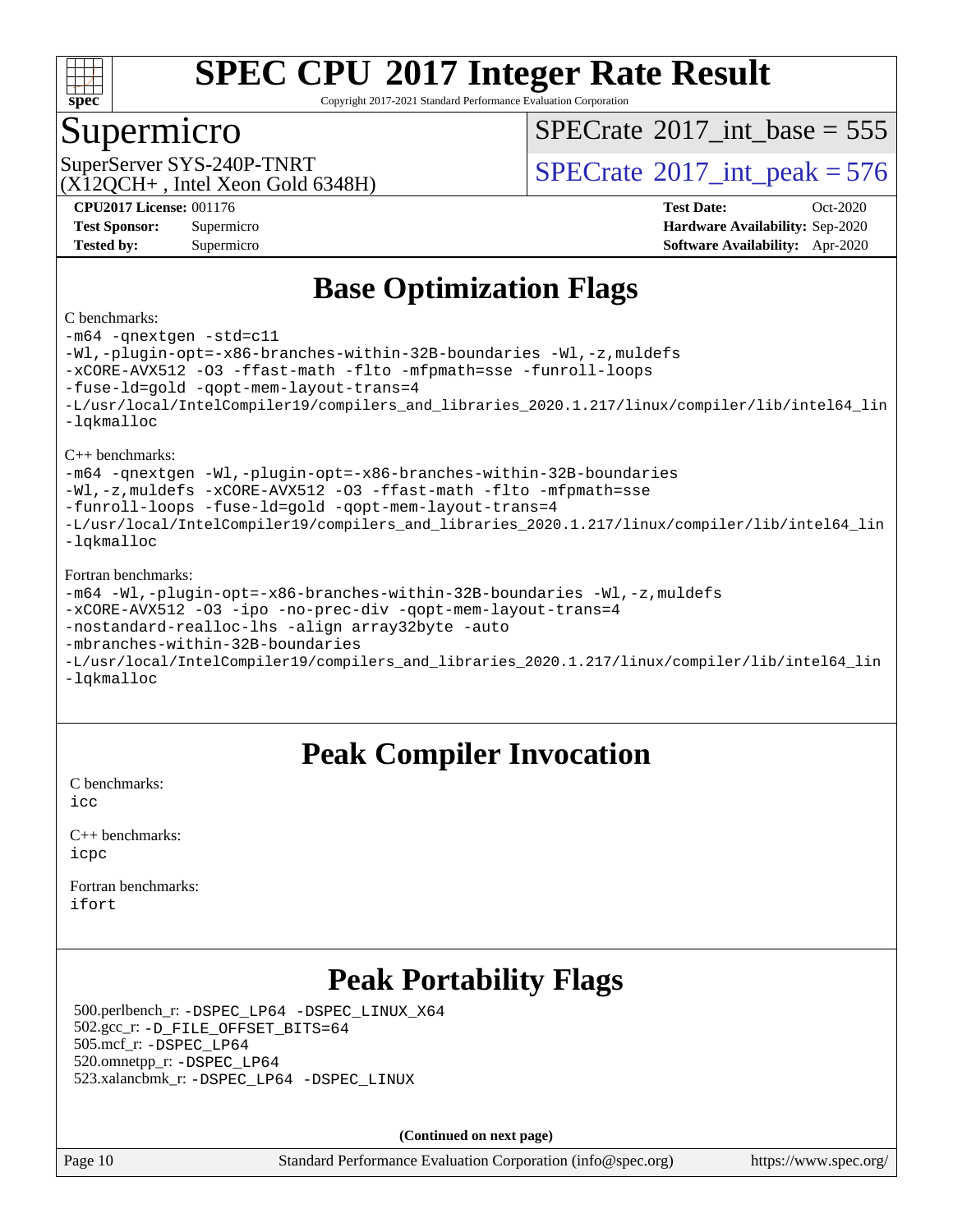

Copyright 2017-2021 Standard Performance Evaluation Corporation

### Supermicro

 $SPECTate$ <sup>®</sup>[2017\\_int\\_base =](http://www.spec.org/auto/cpu2017/Docs/result-fields.html#SPECrate2017intbase) 555

 $(X12OCH+$ , Intel Xeon Gold 6348H)

SuperServer SYS-240P-TNRT  $SUS-240P-TRRT$   $SPECrate^{\circ}2017\_int\_peak = 576$  $SPECrate^{\circ}2017\_int\_peak = 576$ 

**[CPU2017 License:](http://www.spec.org/auto/cpu2017/Docs/result-fields.html#CPU2017License)** 001176 **[Test Date:](http://www.spec.org/auto/cpu2017/Docs/result-fields.html#TestDate)** Oct-2020 **[Test Sponsor:](http://www.spec.org/auto/cpu2017/Docs/result-fields.html#TestSponsor)** Supermicro **[Hardware Availability:](http://www.spec.org/auto/cpu2017/Docs/result-fields.html#HardwareAvailability)** Sep-2020 **[Tested by:](http://www.spec.org/auto/cpu2017/Docs/result-fields.html#Testedby)** Supermicro **[Software Availability:](http://www.spec.org/auto/cpu2017/Docs/result-fields.html#SoftwareAvailability)** Apr-2020

# **[Peak Portability Flags \(Continued\)](http://www.spec.org/auto/cpu2017/Docs/result-fields.html#PeakPortabilityFlags)**

 525.x264\_r: [-DSPEC\\_LP64](http://www.spec.org/cpu2017/results/res2020q4/cpu2017-20201012-24183.flags.html#suite_peakPORTABILITY525_x264_r_DSPEC_LP64) 531.deepsjeng\_r: [-DSPEC\\_LP64](http://www.spec.org/cpu2017/results/res2020q4/cpu2017-20201012-24183.flags.html#suite_peakPORTABILITY531_deepsjeng_r_DSPEC_LP64) 541.leela\_r: [-DSPEC\\_LP64](http://www.spec.org/cpu2017/results/res2020q4/cpu2017-20201012-24183.flags.html#suite_peakPORTABILITY541_leela_r_DSPEC_LP64) 548.exchange2\_r: [-DSPEC\\_LP64](http://www.spec.org/cpu2017/results/res2020q4/cpu2017-20201012-24183.flags.html#suite_peakPORTABILITY548_exchange2_r_DSPEC_LP64) 557.xz\_r: [-DSPEC\\_LP64](http://www.spec.org/cpu2017/results/res2020q4/cpu2017-20201012-24183.flags.html#suite_peakPORTABILITY557_xz_r_DSPEC_LP64)

# **[Peak Optimization Flags](http://www.spec.org/auto/cpu2017/Docs/result-fields.html#PeakOptimizationFlags)**

[C benchmarks](http://www.spec.org/auto/cpu2017/Docs/result-fields.html#Cbenchmarks):

```
Page 11 Standard Performance Evaluation Corporation (info@spec.org) https://www.spec.org/
  500.perlbench_r: -Wl,-z,muldefs -prof-gen(pass 1) -prof-use(pass 2)
-xCORE-AVX512 -ipo -O3 -no-prec-div
-qopt-mem-layout-trans=4 -fno-strict-overflow
-mbranches-within-32B-boundaries
-L/usr/local/IntelCompiler19/compilers_and_libraries_2020.1.217/linux/compiler/lib/intel64_lin
-lqkmalloc
  502.gcc_r: -m32
-L/usr/local/IntelCompiler19/compilers_and_libraries_2020.1.217/linux/compiler/lib/ia32_lin
-std=gnu89
-Wl,-plugin-opt=-x86-branches-within-32B-boundaries
-Wl,-z,muldefs -fprofile-generate(pass 1)
-fprofile-use=default.profdata(pass 2) -xCORE-AVX512 -flto
-Ofast(pass 1) -O3 -ffast-math -qnextgen -fuse-ld=gold
-qopt-mem-layout-trans=4 -L/usr/local/jemalloc32-5.0.1/lib
-ljemalloc
  505.mcf_r: basepeak = yes
  525.x264_r: -m64 -qnextgen -std=c11
-Wl,-plugin-opt=-x86-branches-within-32B-boundaries
-Wl,-z,muldefs -xCORE-AVX512 -flto -O3 -ffast-math
-fuse-ld=gold -qopt-mem-layout-trans=4 -fno-alias
-L/usr/local/IntelCompiler19/compilers_and_libraries_2020.1.217/linux/compiler/lib/intel64_lin
-lqkmalloc
  557.xz_r: -Wl,-z,muldefs -xCORE-AVX512 -ipo -O3 -no-prec-div
-qopt-mem-layout-trans=4 -mbranches-within-32B-boundaries
-L/usr/local/IntelCompiler19/compilers_and_libraries_2020.1.217/linux/compiler/lib/intel64_lin
-lqkmalloc
C++ benchmarks: 
                                      (Continued on next page)
```